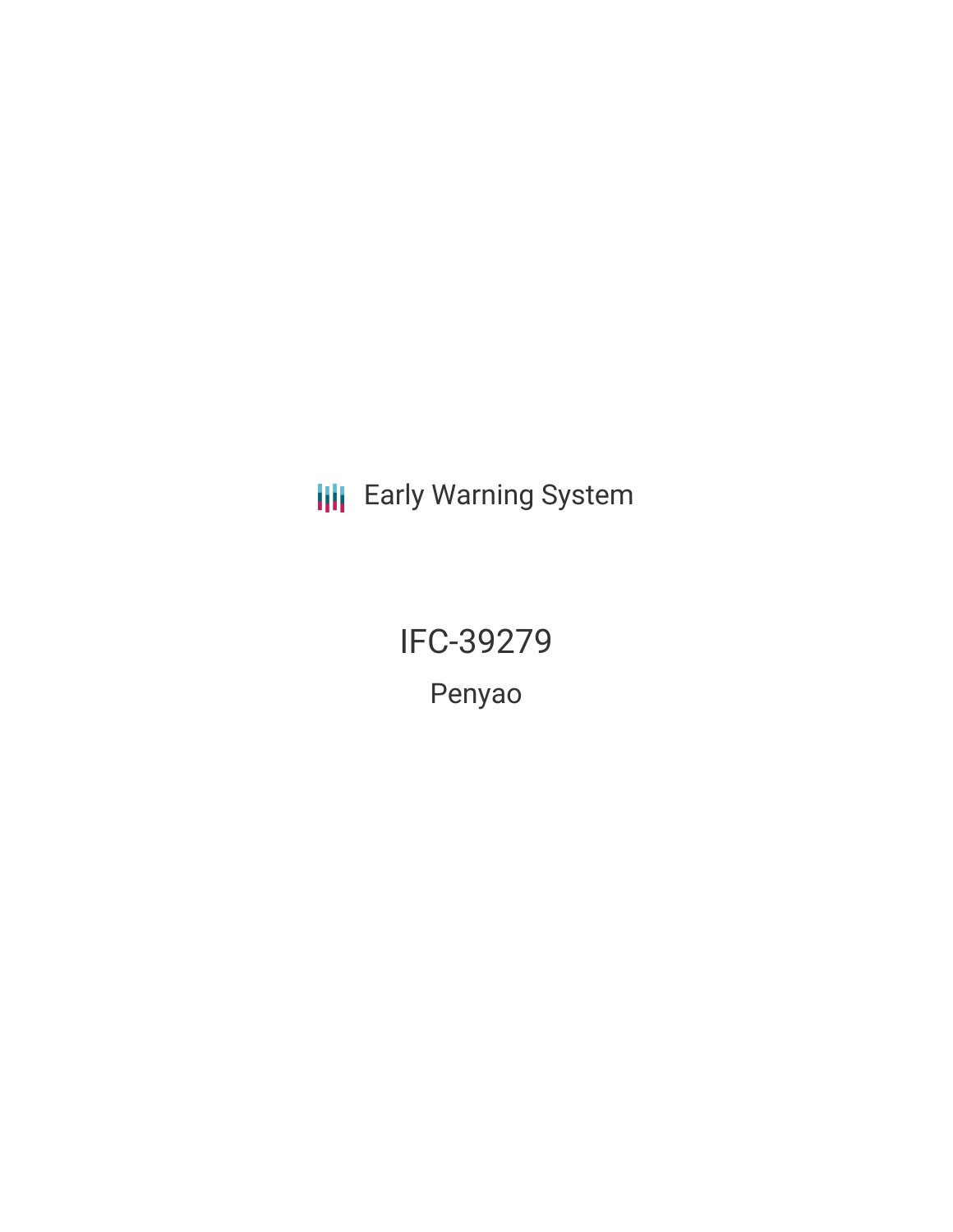

# Early Warning System Penyao

## **Quick Facts**

| <b>Countries</b>               | China                                                                            |
|--------------------------------|----------------------------------------------------------------------------------|
| <b>Specific Location</b>       | Zhoukou City in Henan Province, Yuanjiang City and Qiyang City in Hunan Province |
| <b>Financial Institutions</b>  | International Finance Corporation (IFC)                                          |
| <b>Status</b>                  | Active                                                                           |
| <b>Bank Risk Rating</b>        | B                                                                                |
| <b>Borrower</b>                | PENYAO ENVIRONMENTAL PROTECTION CO., LTD.                                        |
| <b>Sectors</b>                 | <b>Water and Sanitation</b>                                                      |
| <b>Investment Type(s)</b>      | Loan                                                                             |
| <b>Investment Amount (USD)</b> | \$100.00 million                                                                 |
| <b>Project Cost (USD)</b>      | \$172.20 million                                                                 |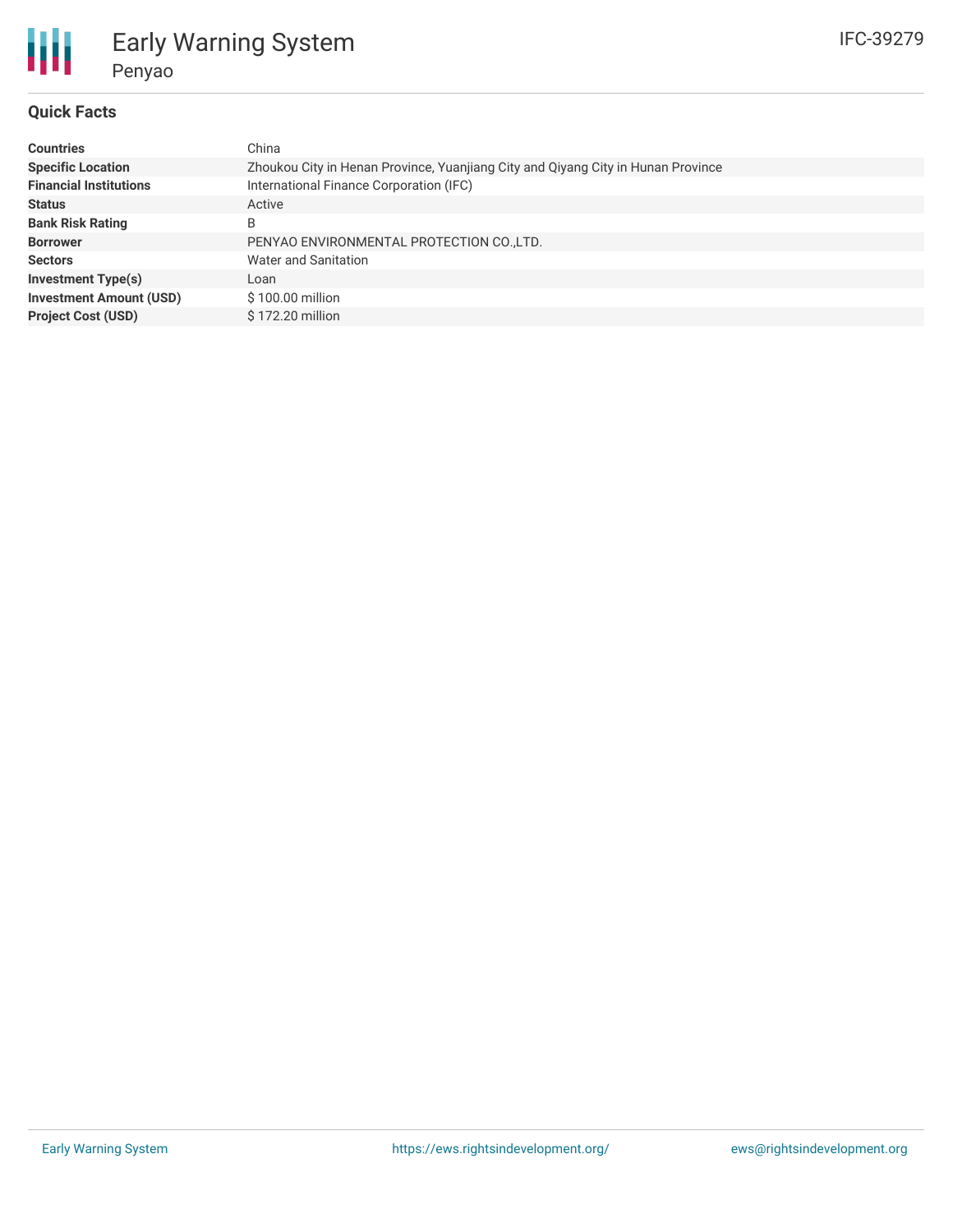

# **Project Description**

The Project is to support Penyao EP to expand its water and WWT business via PPP, BOT and TOT models in areas that the Company has established good presence and relationship with local government via past BOT, EPC and BT projects, all outside first-tier cities. Proceeds from the proposed IFC investment will be used for three WWT projects and two bulk water supply projects in five counties in China, as well as to refinance some short-term debt thus helping the Company to rationalize its capital structure.

Founded in China in 1984, Penyao Environmental Protection Co., Ltd. ("Penyao EP" or the "Company") is an integrated water and wastewater treatment ("WWT") company that owns/operates a sizeable portfolio of municipal BOT/TOT projects, provides EPC and BT services as well as manufactures/sells water/wastewater equipment. As of 31 December 2016, Penyao EP had a total of 19 operational and pipeline BOT/TOT projects across seven provinces in China, including 13 WWT projects, four water supply projects, one reclaimed water project and one sludge treatment project. Total design capacity for water/WWT projects amounted to 1.6 million tpd.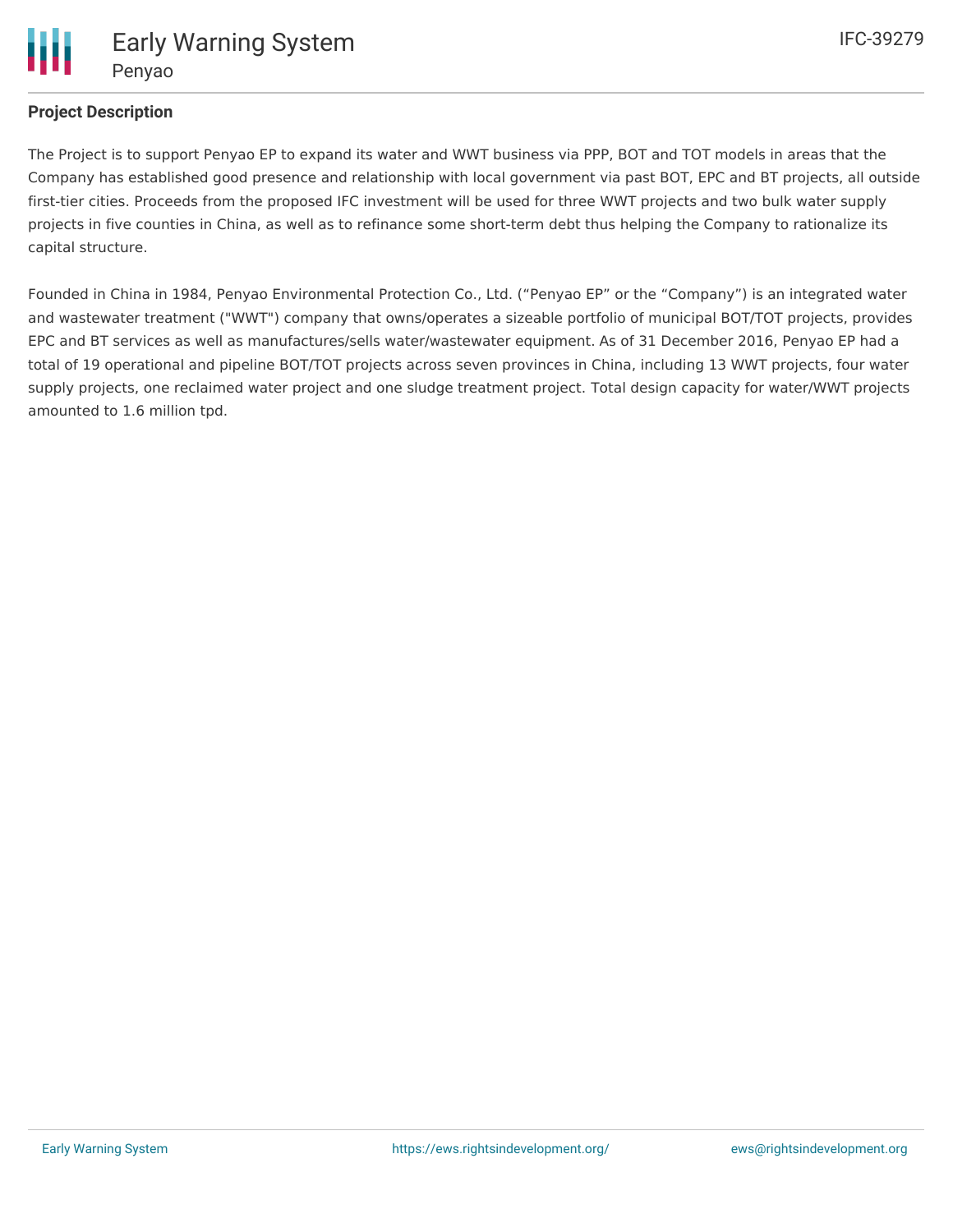## **Investment Description**

• International Finance Corporation (IFC)

The project sponsor is Penyao EP, a private company preparing for IPO in China. It is currently 36.12% owned by Chairman Mr. WANG Hongchun and his brother Mr. WANG Chunlin. The next largest shareholders include Ciena Enterprises Limited (23.37%), Lionguard Investments Limited (13.18%) and Huatai Zijin (Jiangsu) Equity Investment (6.95%). The remaining shareholders account for less than 5% each.